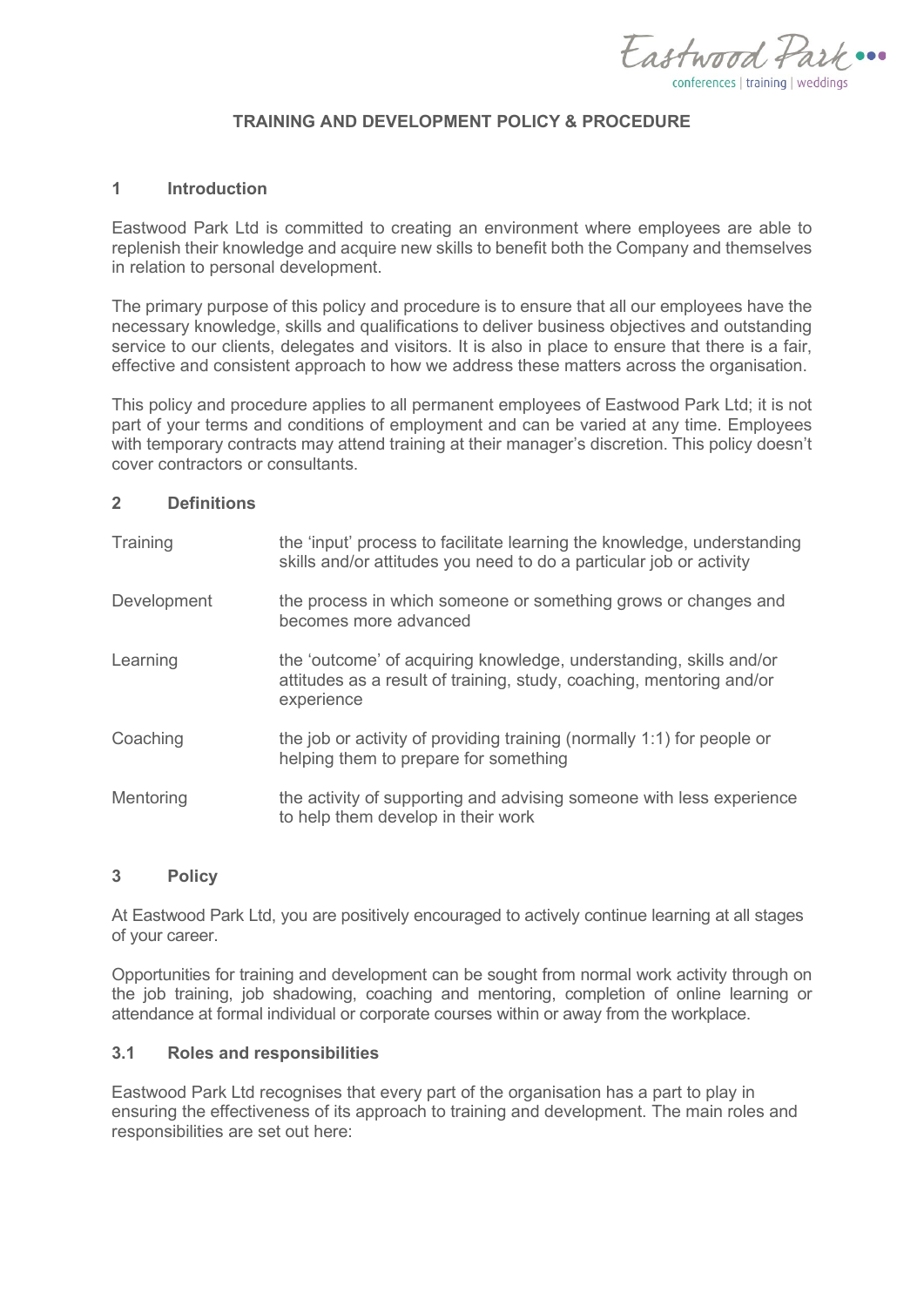The Eastwood Park Ltd Strategic Management Team (SMT) has overall accountability for the effectiveness of this policy. The SMT commits to regularly reviewing progress in relation to training and development.

HR will support employees and line managers in assessing training needs, assist with training and development activities and strategies and promote corporate training programs (including use of the iHasco elearning platform) and employee development plans.

Every line manager has a key part to play in contributing to the working of this policy. Responsibilities include:

- Assessing the performance of employees through our Performance and Development Review process and providing regular feedback
- Supporting employees with training and development opportunities pre, during and post
- **Providing one to one instruction and coaching**
- Providing group learning opportunities e.g. through team meetings
- Encouraging employees to identify and make use of informal learning opportunities
- Encouraging employees to reflect on their learning, share this with colleagues and apply their learning.

Every employee has a responsibility to proactively manage their own continuous learning. You are encouraged to identify your own training needs and discuss these with your line manager, learn through a wide range of formal and informal methods and apply it to your work. You will be encouraged to reflect on your learning and share your learning with colleagues (eg. through team meetings, contributing to project teams, acting as a subject matter expert).

## **3.2 Professional training and membership**

Eastwood Park Ltd supports employees obtaining membership of and professional accreditation from relevant professional institutions and recognised training bodies, where this is consistent with job requirements and the goals of the business. Support may include reimbursement of fees for study and examinations, study leave, use of company facilities for study, attendance at conferences, etc.

You are also encouraged to be an active member of any professional bodies to which you belong in terms of ongoing development, networking, attendance at relevant events, and professional leadership.

Professional membership fees are normally tax-deductible and are not normally reimbursed. However, at their discretion, managers will reimburse membership fees for the period it takes a new starter or career changer to attain full membership status. If you fail to keep up steady progress towards full membership, we reserve the right to review and reduce or cease the payment of membership fees.

Proposals to undertake professional training and/or further education programmes may be initiated by you or your line manager. Applications will need to be approved by a Director after consideration of all the relevant factors.

For programmes leading to appropriate membership and/or accreditation, Directors may at their discretion pay 50% of the course fees (entrance, tuition, examinations, final assessment) at the commencement of the course and 50% upon successful completion. We will not normally pay for exemption fees, travelling expenses, subsistence, textbooks, stationery or study materials. There is also no allowance for textbooks but we may consider purchasing textbooks for individuals and then making them available as a shared resource afterwards.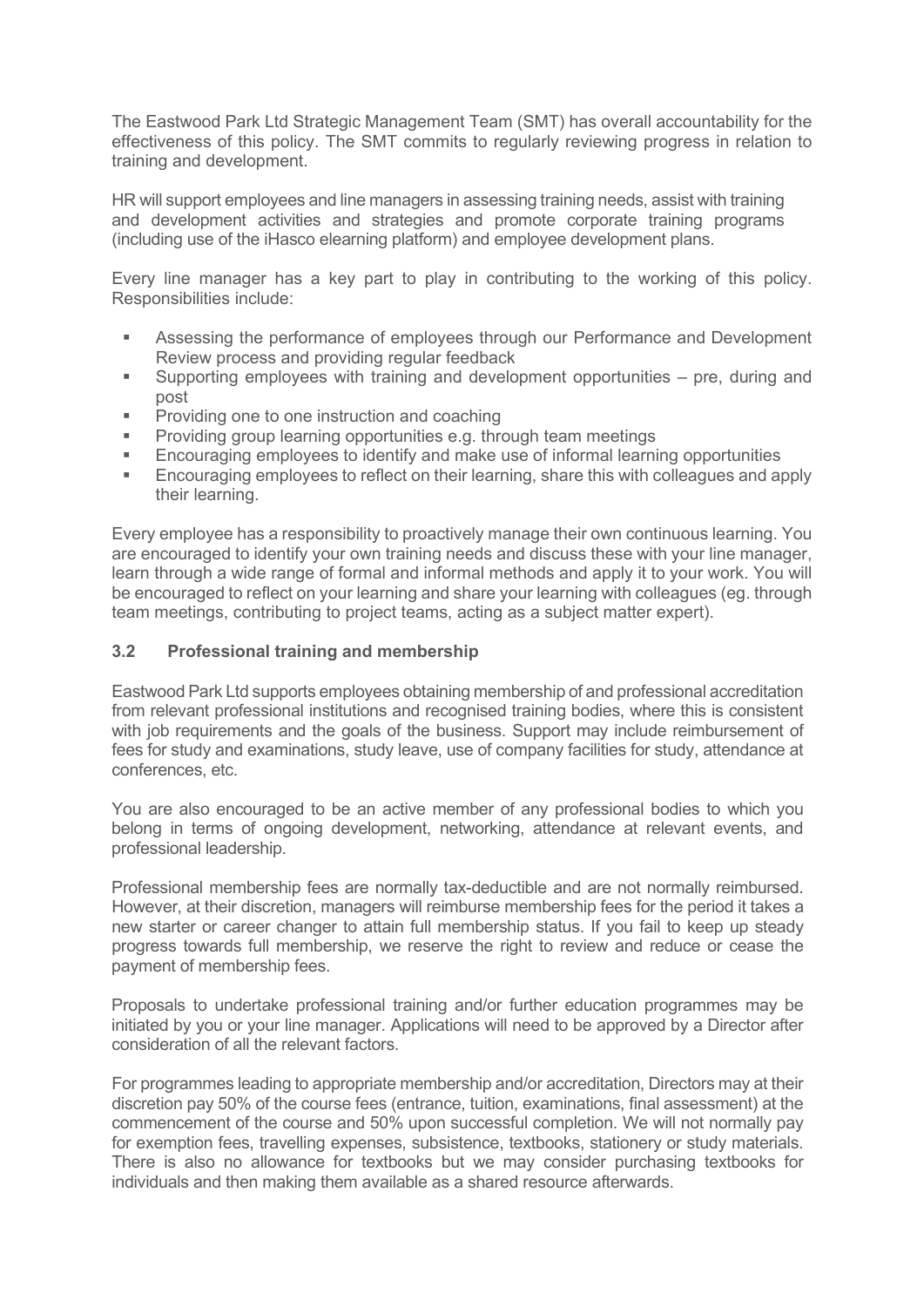Directors may at their discretion grant paid leave of absence for attending an approved course of study, including examinations, up to a maximum of 52 working days in a year, usually one day per week. If more than 52 days is granted, the balance will be unpaid.

Paid leave will not be granted to re-sit a failed examination or undertake revision where time off and payment have already been made. We will normally pay fees for one course of study and one examination per stage, and employees should finance themselves if they wish to continue the course or re-sit examinations.

Employees studying to obtain membership of a professional institution may be granted:

- Day release of up to 10 working days to attend a "crammer" course related to an approved correspondence course, for each examination stage
- Up to 5 working days' study leave, provided it is matched by an equivalent amount of annual leave for employees taking day release courses or correspondence courses, for each examination stage
- **Where you are attending an Open University course which is supported by us, paid leave** may be granted at managerial discretion for attendance at one week's Summer School, provided the employee has applied for and been refused a local authority grant.

Original receipts must support all claims for costs associated with training.

# **3.3 Study Sponsorship**

Because of the high costs involved in providing some training, we may at our discretion put in place a study sponsorship agreement with you, providing for repayment of fees in full or part by you should you leave within a stipulated period of completing the programme and obtaining accreditation.

#### **3.4 Performance and Development Reviews**

The Performance and Development Review process is in place to manage and improve performance through proactive management of objectives as well as the identification of individual development needs. A Personal Development Plan may be agreed between the employee and line manager, which can be regularly reviewed and evaluated.

## **3.5 Continuous Professional Development (CPD)**

In recognition of the need to deliver outstanding service across all areas of our business and our commitment to continuous improvement, many employees will be required to engage in CPD, proactively managing their own CPD and maintaining a CPD record. The precise components of that CPD will vary depending upon where an individual is in relation to their career and service with Eastwood Park Ltd, so that newer employees and those in the early stages of their professional development may have a larger component of formal development in the CPD mix, compared to others.

CPD may also be a requirement of professional bodies of which you may be a member and Eastwood Park Ltd fully support the need for you to undertake such activities as necessary to fulfil the requirements of your membership.